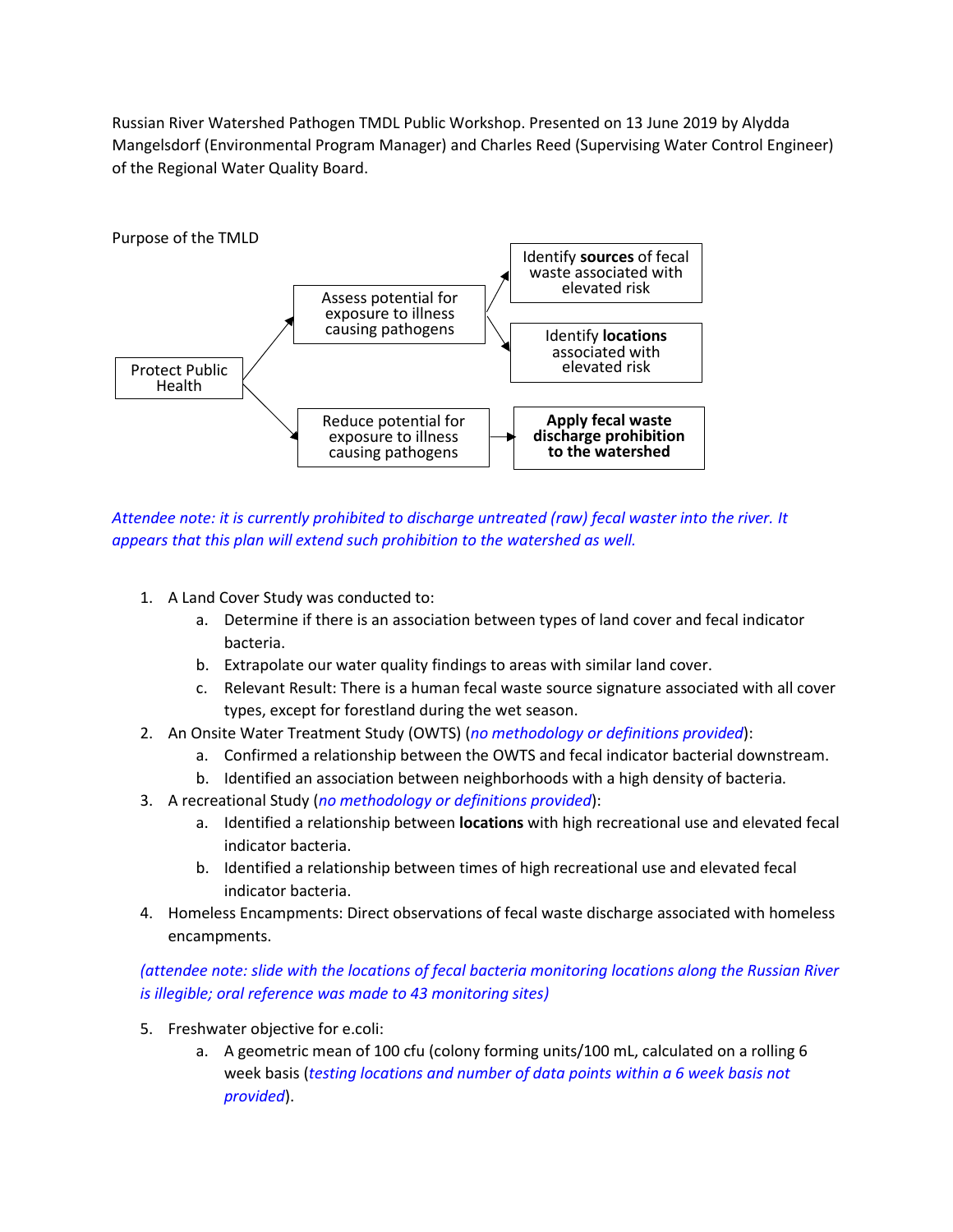- b. No more then 10% of the samples can exceed 320 cfu/100 mL in a calendar month.
- 6. Locations of Impaired-Polluted HUC-12 (*presenting Russian River only*):
	- a. Exceeded Statewide Objective:
		- i. Porter Creek
		- ii. Dutch Bill Creek
		- iii. Willow Creek
	- b. Based on Public Health Advisories and Exceedance of National Criteria:
		- i. Oat Valley
		- ii. Brooks Creek
- 7. Discharges of waste containing fecal waster material from humans or domestic animals to waters of the state within the Russian River are prohibited. Specifically, no discharge is allowed from (*List is truncated for relevance*):
	- a. Large OWTS
	- b. Small OWTS
	- c. Recreational water use and users (program to be developed)
	- d. Homeless encampments (program to be developed)
- 8. The Regional Water Quality Board has identified areas for remediation by location (*slide presented but not provided; may be on the Water Board's website; you should be able to put your address into a database on the website to see if your property is on the list*).
- 9. Setbacks will be required:
	- a. 200 ft for feeder areas
	- b. 600 ft for river locations

(*Small property lots may present challenges for compliance*)

- 10. Schedule for final completion of corrective action:
	- a. 15 years for replacement of individual OWTS
	- b. 20 years for OWTS participating in community planning efforts.
- 11. Property owners along identified areas will be asked to perform an assessment of their OWTS. This will be in the form of a written request with a response deadline to be provided in the letter.
- 12. New requirements:
	- a. Existing seepage pits: prohibited without treatment components.
	- b. Replacement for cesspools -may be authorized as replacement OWTS if other options are infeasible, must have supplemental treatment components.
	- c. New seepage pits-Prohibited.
- 13. At this time, the property owner will be responsible for the cost of an assessment of and remediation for failing or overloaded OWTS.
- 14. There may be low-interest loans, no-interest loans, or grants may available for qualified homeowners but at this time there doesn't seem to be anything formally in place to address this potential need.
- 15. Schedule for final completion of corrective action:
	- a. 15 years for replacement of OWTS
	- b. 20 years for OWTS participating in community planning efforts.
- 16. A beta feasibility study will be conducted in Monte Rio to provide suggestions for optimal remediation (individual remediation, neighborhood/community remediation, townbased